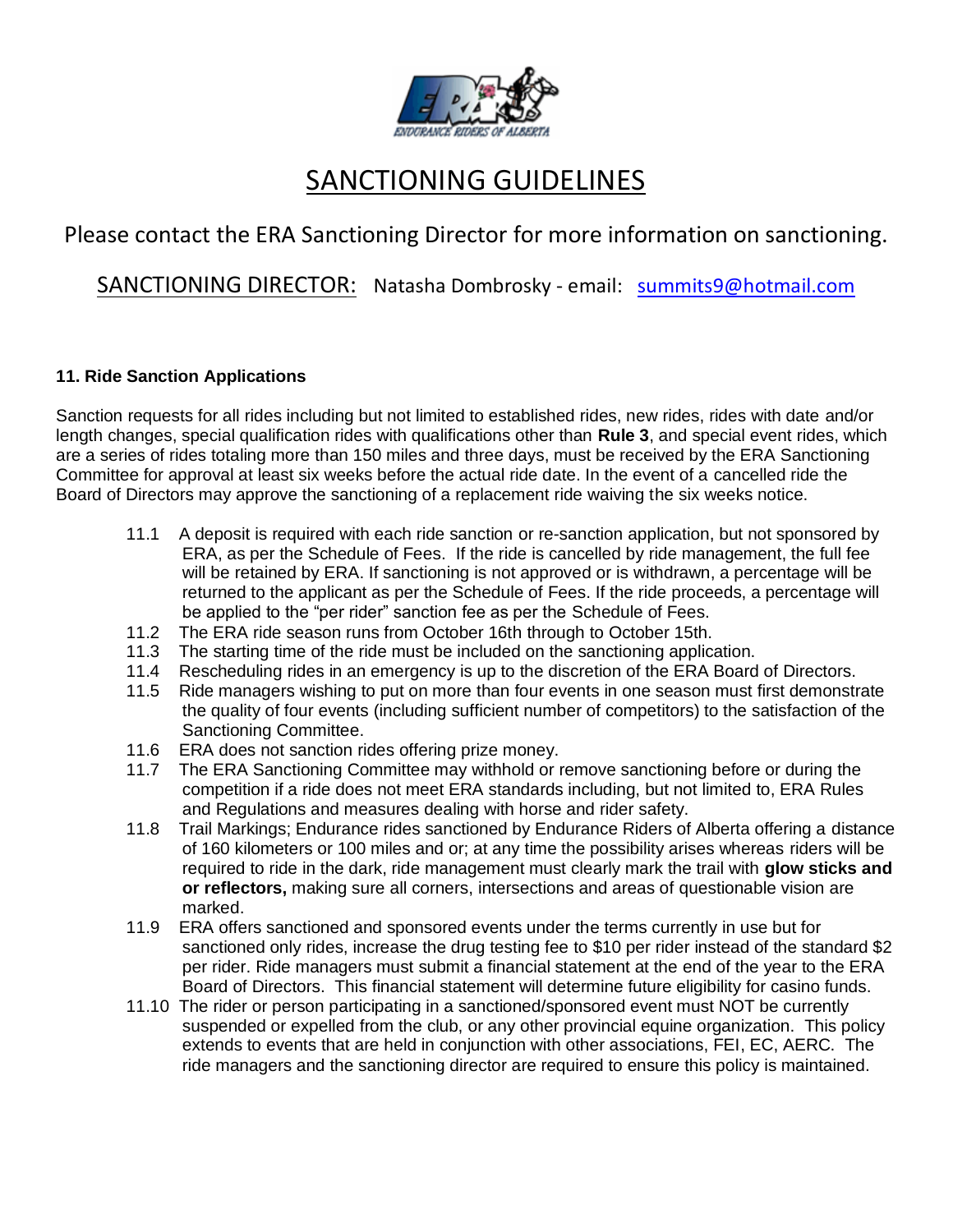

### **Guidelines for Hosting an Endurance Ride**

- 1. Let the Board of Directors know of your intention to host an event well in advance.
- 2. First rides should be as simple and basic as possible. Longer miles and multi day events are more complicated, so basics are less hassle to learn by.
- 3. Decide whether you want this to be a sanctioned or a sponsored event.
	- a. Sanctioned: Any person, group, or club may host it. ERA will pay for 2 vets if the funds are stated as going to an non-profit organization or another ride, such as a fund to help host the event again next year. Losses are the responsibility of the hosts.
	- b. Sponsored: Any person or group may host it. A budget must meet the Board of Directors' approval. Only basic expenses will be allowed. Toilets, water for officials, volunteers and horses, basic menus, awards as per Rule 6, and accommodations for volunteers and officials. More awards can be given but are the expense of the host. Losses and income are ERA's responsibility.
- 4. Fill out all the requested information on the ERA sanction application. Put estimates in if known numbers have not yet been finalized. Email the application to the Sanctioning Director if it will be an ERA sponsored ride. If the ride is sponsored by anyone else or any other club, mail a copy with \$100 to the Sanctioning Director. Please do not leave any lines blank – note as information not yet available. Inform the Sanctioning Director when this information is known or there is a change.
- 5. If the host is yourself or a group that is not registered as a non-profit organization, you must state where the proceeds are going if you wish to have ERA pay the vet fees.
- 6. ERA only recognizes ERA sanctioned rides in Alberta.
- 7. Basic volunteer/vet duties to be filled: 2 vets, 2 vet scribes, food organizer, ride manager (an alternate if organizer plans on riding), ride secretary, time keeper, pulse down timer, 2 recorders, and 2 pulse takers. Having a trail boss and drag riders can be beneficial.
- 8. **The head vet must be licensed and experienced in vetting endurance rides**. The Sanctioning Director has the current list of veterinarians who are experienced, and those who have expressed an interest in vetting endurance rides. **If the Head Vet is not on ERA's list of approved/experienced vets, then you must submit a record of endurance rides vetted elsewhere.** If you don't have a treatment vet, one of your vets must be prepared with a standard kit and a vet clinic must be named on the Sanctioning Application. Your treatment vet must be licensed to practice in Alberta.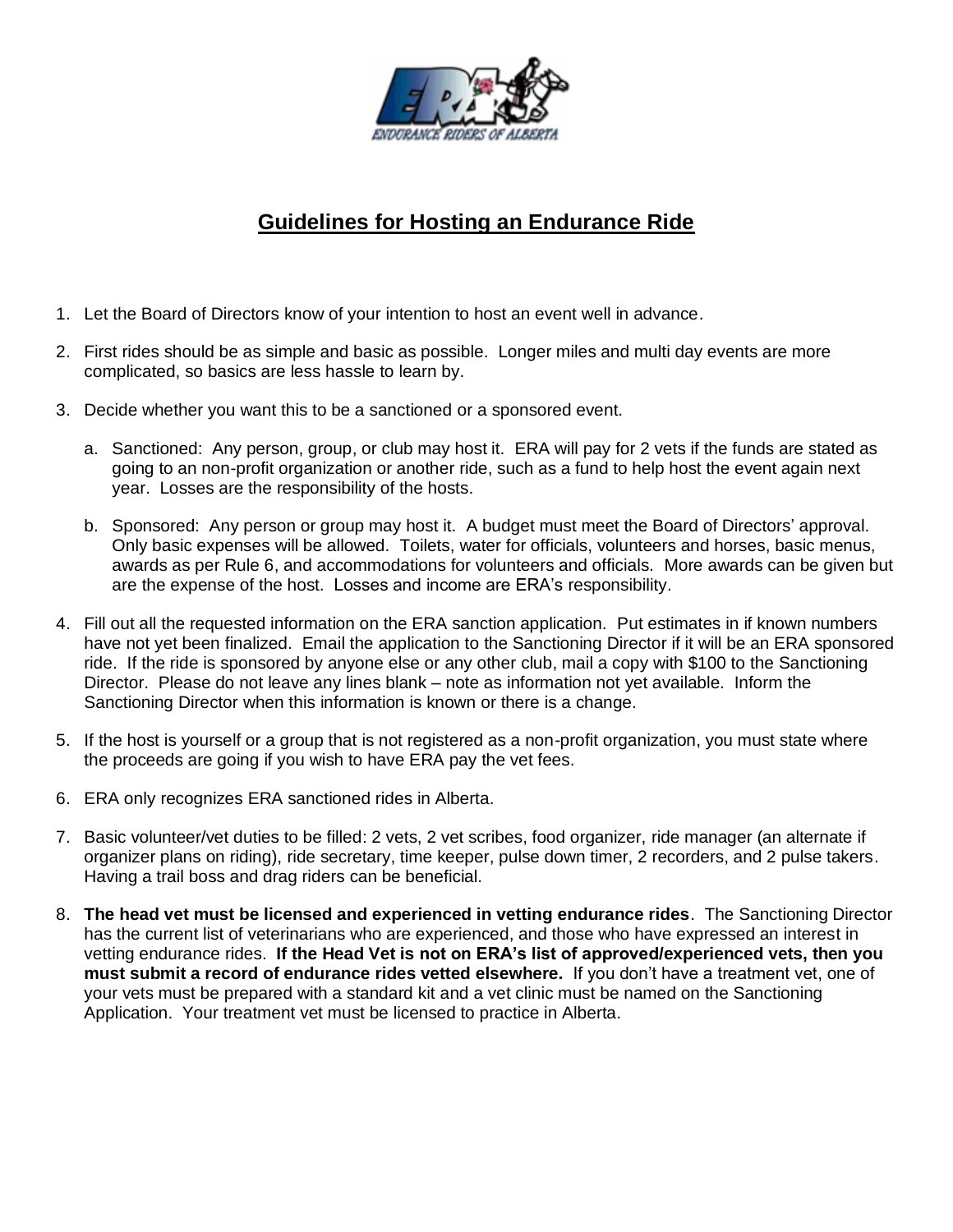9. The vet manual (available online) must be given to the head vet to keep up to date on information concerning vetting an Endurance ride.

|                         | <b>Head Vet</b>            | Second Vet               | Vet Student |
|-------------------------|----------------------------|--------------------------|-------------|
| Vet-In                  | \$200                      | \$200                    | \$100       |
|                         | \$300 if one vet present   | \$300 if one vet present |             |
|                         | vets in 30+ horses, or is  | vets in 30+ horses       |             |
|                         | mentoring vet students     |                          |             |
| Day 1                   | \$600 +\$150/75 mile or    | \$550                    | \$275       |
|                         | +\$200/100 mile            |                          |             |
|                         | +\$200 if mentoring a vet  |                          |             |
|                         | student                    |                          |             |
| Day 2                   | \$400<br>+\$100 if         | \$350                    | \$175       |
|                         | mentoring a vet student    |                          |             |
| Working with previously | \$150/weekend              |                          |             |
| mentored vet student    |                            |                          |             |
| <b>Additional Fees</b>  | Bring Treatment kit - \$50 | Mileage - \$0.61/km      |             |

#### *VETERINARIAN FEES*

- 10. Try to find a central camp area. Loops back to camp for vetting and rest periods require a lot less work and official/volunteers. Plan your camp so that the flow of traffic is efficient. Riders first pass the in timer, go to crew area, go to the pulse area, then into the vet. Then have an exit from the vet that doesn't interfere with the horses coming in or waiting in line, and that takes them back to crew area. They can go both ways if the area is wide enough. In and out gates should either be different or wide enough to allow horses to race in and to go out with running into each other. Water must be available adjacent to the crew area.
- 11. The vet area should be at least 150 feet long to allow horses to be able to do the 125 foot trot out. Allow at least 20 feet width. It must be as level as possible and free of rock and debris. A covered area for both the vets and the time keepers is crucial. Protection from the elements, including the sun, is needed because these people will be out in it all day.
- 12. Measure miles accurately. Example: don't call a half mile fence line a half mile of trail if you weave in and out of trees as you go along it. Please note GPS will not always be 100% accurate. Not all elevations will record on some equipment, only twists and turns. Quads are more accurate.
- 13. Marking trail: Try to keep all ribbons on the right side. If dual trail, where they come back on same as going out, mark on both sides so these ribbons are viewable going both ways. That states common trail. Multi ribbons close together signify a warning. White with the color of loop is excellent for warning of upcoming corners. Pie plates with arrows make good corner markers. Remember these riders are going at speed, so these warnings must begin well in advance before marked corner. Where other trails come onto your trail always put a ribbon just beyond so they know to go straight ahead. Then put a confidence ribbon just further on. Even if you know the riders can't leave the trail, have confidence ribbons along it because they don't know that they may have missed a turn if they have ridden for a time and not spotted a ribbon. A high ribbon tied right across the trail is an excellent way to deter riders going straight. Place ribbons on clothes pins if they need to be removed after the event.
- 14. Have someone that doesn't know the trail ride it at a trot at least, to see if they can follow the ribbons and markings.
- 15. Water on trail should be provided either by tank or natural sources at least once near the midway point in each loop.
- 16. Meals are not required for riders and crew, but must be provided for vets and volunteers.